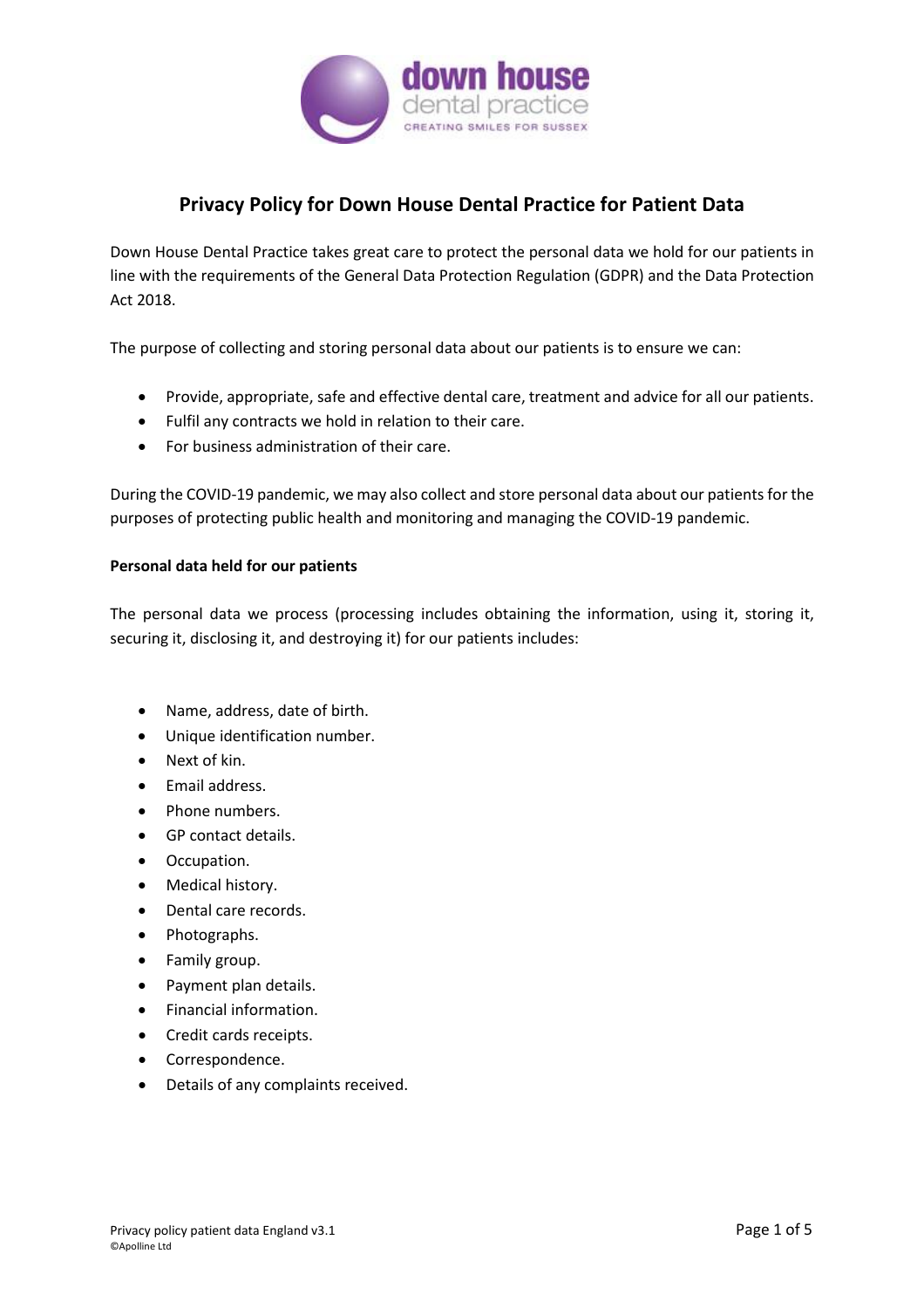

We keep an inventory of personal data we hold on our patients and this is available for patients on request. A list of personal information held is also included in our Privacy Notice that is given to all patients.

## **National Opt-out Policy**

At Down House Dental Practice sensitive personal information relating to our patients is only used to provide dental care for the individual. It is never shared for research purposes or any non-clinical need. The National Opt-out Policy introduced in March 2020 is therefore not operated at our practice on this basis.

Should we change our policy to use information for a non-clinical purpose or a research project, we would then introduce the National Opt-out policy.

## **Disclosure to third parties**

The information we collect, and store will not be disclosed to anyone who does not need to see it.

We will share our patients' personal information with third parties when required by law or to enable us to deliver a service to them or where we have another legitimate reason for doing so. Third parties we may share patients' personal information with may include:

- Regulatory authorities such as the General Dental Council or the Care Quality Commission
- NHS Local Authorities
- Dental payment plan administrators
- Insurance companies
- Loss assessors
- Fraud prevention agencies
- In the event of a possible sale of the practice at some time in the future.

We may also share personal information where we consider it to be in a patient's best interest or if we have reason to believe an individual may be at risk of harm or abuse.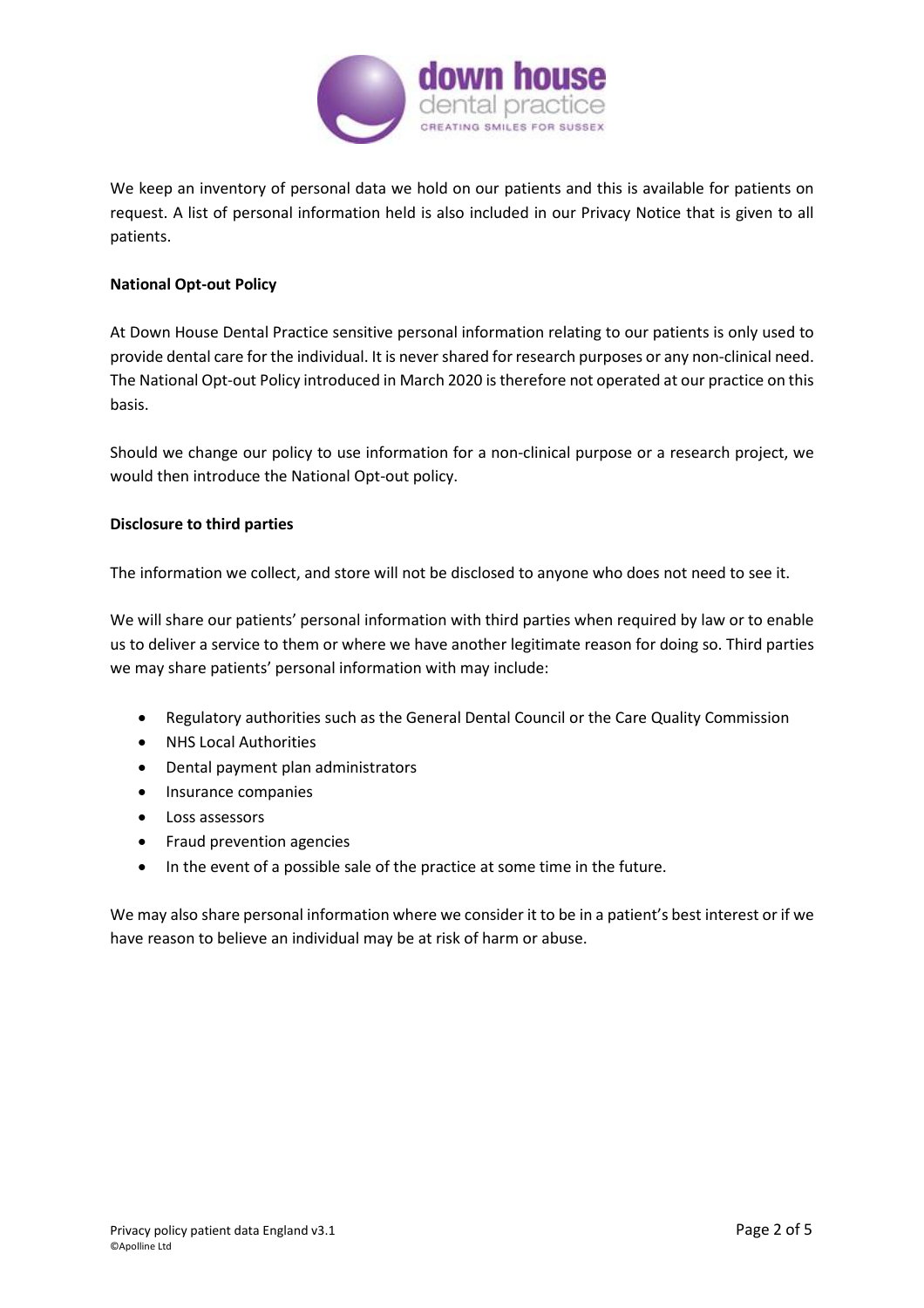

## **Personal privacy rights**

Under the GDPR and the Data Protection Act 2018, all individuals who have personal information held about them have the following personal privacy rights:

- Right to subject access.
- Right to have inaccuracies deleted.
- Right to have information erased.
- Right to object to direct marketing.
- Right to restrict the processing of their information, including automated decision-making.
- Right to data portability.

Patients who wish to have inaccuracies deleted or to have information erased must speak to the dentist who provided or provides their care.

## **Legal basis for processing data held about patients**

The GDPR requires us to state the legal basis upon which we process all personal data for our patients and it requires us to inform our patients of the legal basis on which we process their personal data. This is clearly stated in our privacy notice that is given to all patients.

The legal bases for recording individual types of data are recorded in our patient personal data inventory. This is available for all patients to see on request.

The legal basis on which we process personal information for our private patients is legal obligation.

The legal basis on which we process personal information for our payment plan patients is contract.

The legal basis on which we process personal information for our NHS patients is legal obligation.

### **Automated decision making**

All individuals who have personal data held about them have a right to object to their personal data being subjected to automated decision making.

Patients will always be asked to give specific, informed, verifiable, opt in consent for any processes involving automated decision making.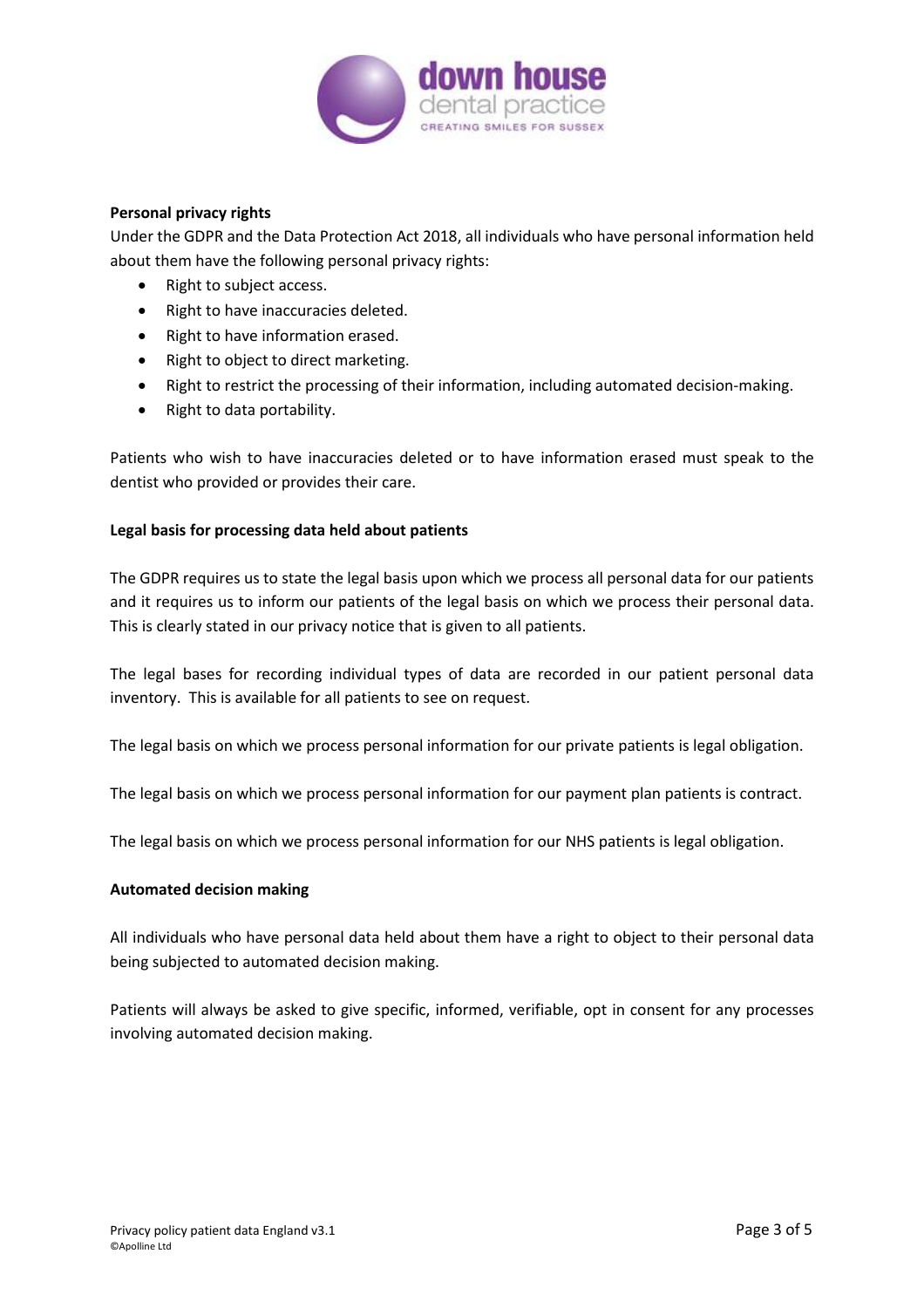

#### **Consent**

Down House Dental Practice always obtains specific, unambiguous opt in consent from all patients to whom we send direct marketing information. This is obtained through SOE.

We also obtain specific, unambiguous, opt in consent from our patients for text messages and emails. For a new patient, we obtain consent for these things when the patient first attends the practice. For an existing patient, we ask the patient for consent when they attend for their recall appointment or for a treatment appointment. We refresh this consent annually when the patient completes a new medical history proforma.

#### **Withdrawal of consent**

Patients who have given their opt in consent have a right to withdraw their consent at any time. Patients are advised of their right to withdraw their consent for anything they wish to withdraw from in our privacy notice.

### **Consent during the COVID-19 pandemic**

The rules on processing and sharing information during the COVID-19 pandemic have been relaxed to allow healthcare providers to protect public health and manage the spread of the virus.

Down House Dental Practice may need to contact our patients, their families or third-party organisations regarding patients' appointments, medical histories, and treatment. Where possible, we will obtain prior consent to process and share this information.

Where patients have not previously consented to, or have withdrawn their consent for us to contact or share or process their data, we will assess whether the need for processing is proportionate and necessary in relation to the risk to the individual and/or the public if the information is not shared.

#### **Retention period**

This practice retains dental records and orthodontic study models while the patient is a patient of the practice and, after they cease to be a patient, for at least eleven years, or for children until age 25, whichever is the longer.